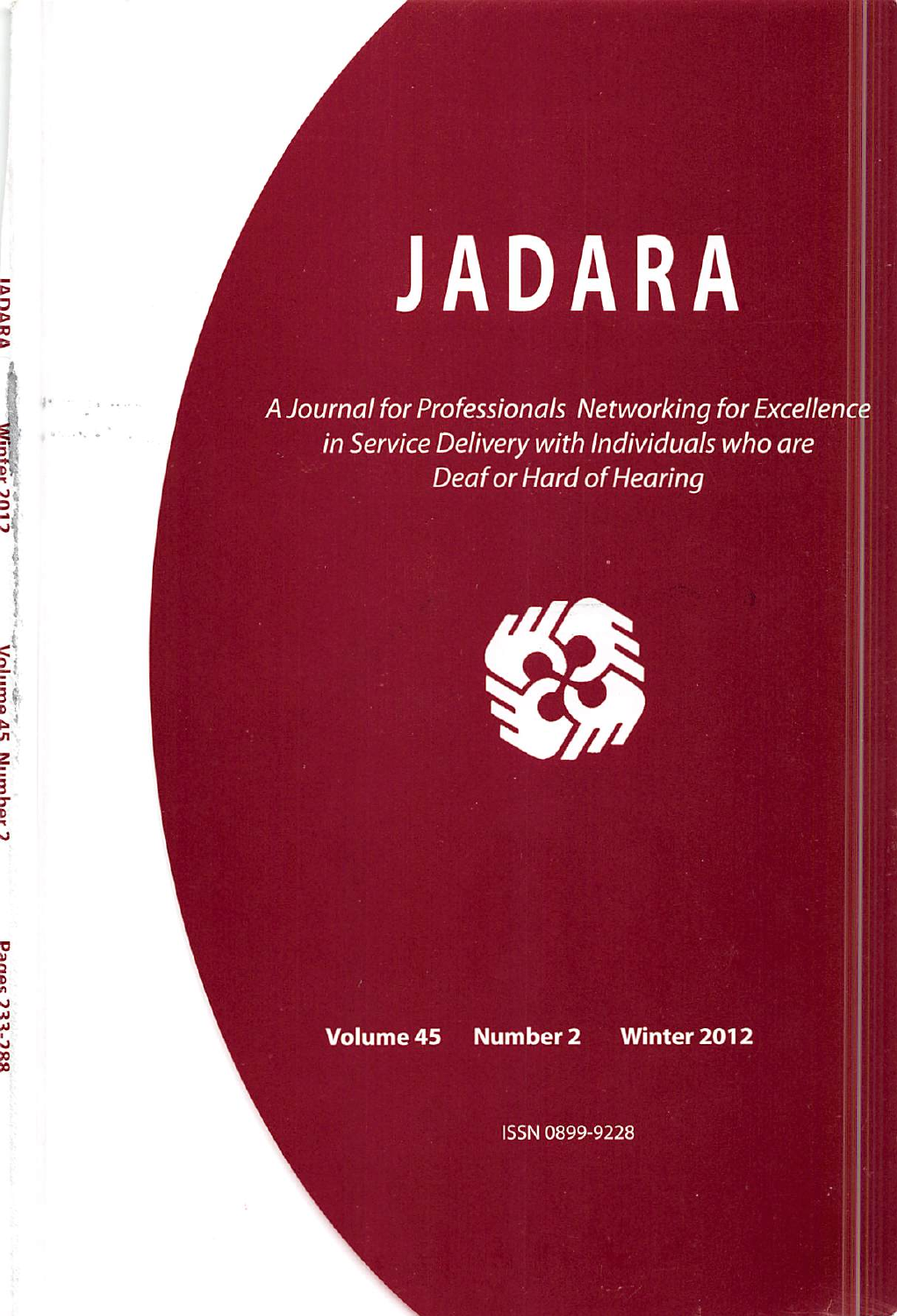

The official publication of ADARA

A Journal for Professionals Networking for Excellence in Service Delivery with Individuals who are Deaf or Hard of Hearing

## Senior Editor

David M. Feldman, Barry University

## Editorial Review Board

Pamela Dean Lawrence H. Pick Mayo Clinic Gallaudet University

Denise Kavin Shawn P. Saladin

PEPNet-Northeast The University of Texas -Pan American

Irene Leigh Steven R. Sligar

Gabriel I. Lomas McCay Vernon State University

Gallaudet University East Carolina University

Western Connecticut South Ponte Vedra Beach, FL

© ADARA 2012